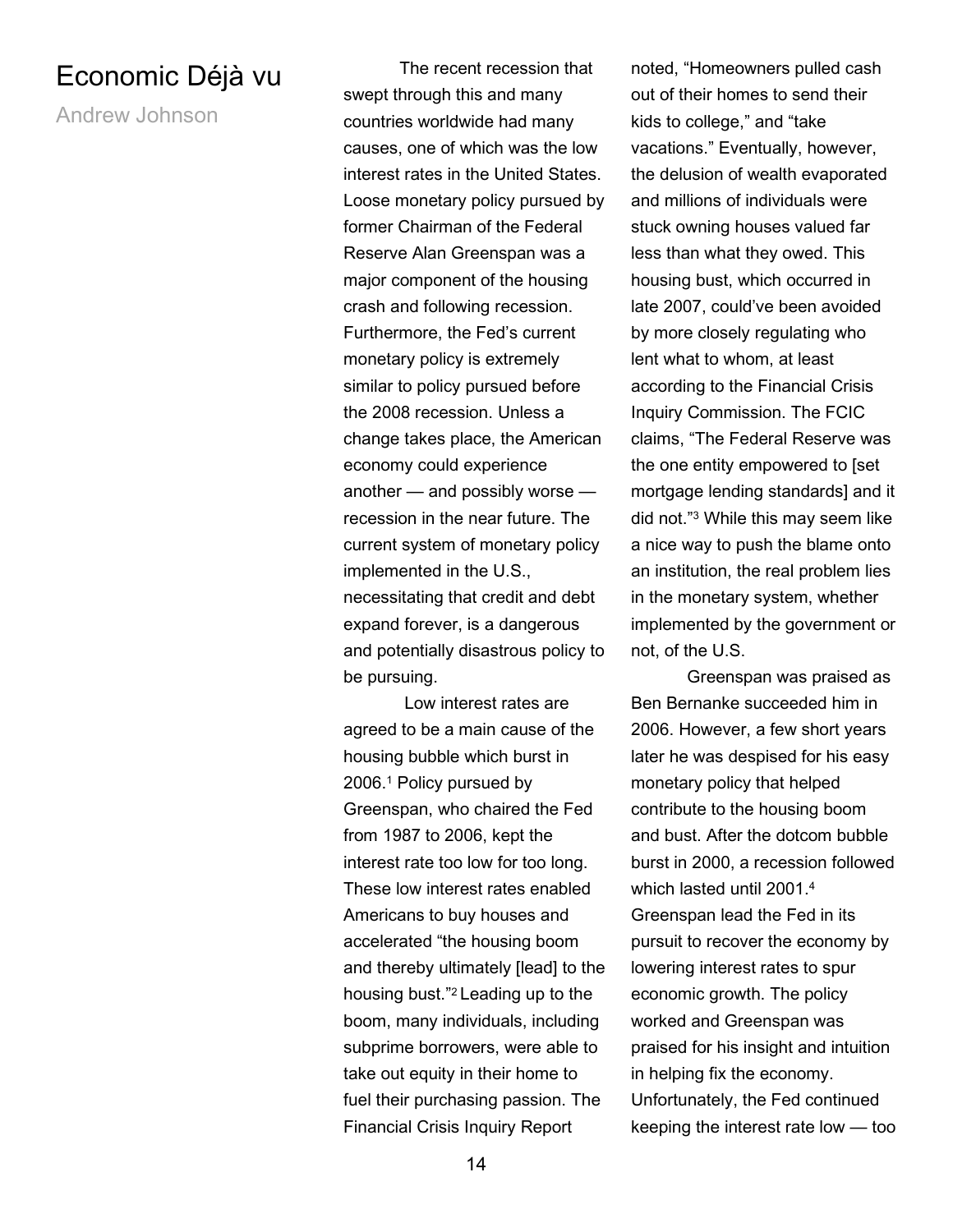low, as many argue. Famed economist John Taylor developed a rule, called the "Taylor Rule," which uses economic indicators to recommend an interest rate level to best control boom and bust cycles.<sup>5</sup> In 2002, when the economy had recovered from the previous recession, interest rates should've risen to reduce the possibility of a boom. What actually happened, however, was the *lowering* of the interest rate. The economy was no longer in a recession, so interest rates should've begun to rise, as an application of the Taylor Rule would have prescribed. Rates were further reduced until 2004 when the Fed decided it was finally time to slow economic growth.<sup>6</sup> By then, sadly, it was too late. A housing boom had already been created and increasing rates could do little to prevent what already happened.

The American economy is in an extremely dangerous place, and unless something is done, future stability will be compromised. Current economic conditions are at a high plateau and will crash sometime in the future if action isn't taken.<sup>7</sup> The U.S. needs to change its monetary policy, which has been dubbed by some as a "Ponzi economy," or one in which Americans are consuming more than their means should allow and where corporations outsource production

and debt to overseas nations. Furthermore, a Ponzi economy deflates the importance of saving and instead looks for a profitable short-term rather than a long term. This system of a Ponzi economy works until many people want to be repaid, at which point the economy comes crashing down.<sup>8</sup>

The American government, more specifically the Fed, is also responsible for perpetuating a Ponzi economy. Its tendency to pursue expansionary monetary policy, regardless of economic conditions, has backed the Fed into a corner. Getting out of the corner requires the Fed to print more money to pay off debt interest. In just five years, from 2008 to 2013, the monetary base tripled.9 A general economic agreement has been made regarding expansionary monetary policy: an increase in the money supply causes an increase in prices. If money supply tripled in five years yet inflation remained relatively low, then something unusual must have kept prices from rising. An investigation into excess bank reserves reveals that since 2008, excess reserves have increased by 1624 times 2008 levels. Excess bank reserves, as of October 2014, reach over 2.6 trillion.<sup>10</sup> The implication of this colossal increase in excess reserves is the potential for an unexpected increase in inflation. Banks with excess reserves can

lend out money immediately, as opposed to needing to raise funds to finance the loan. An immediate increase in the money supply, even 500 billion, could cause inflation to rise.

Bernanke, who was at the head of the Fed from 2006 to 2014, spurred the destructive monetary policy the Fed has been pursuing over the past 10 years. In a speech delivered in 2002, Bernanke identified deflation as posing "special problems for the economy and for policy" because it causes nominal interest rates to drop near zero.<sup>11</sup> Bernanke explained that when interest rates reach zero, the interest paid back equals the rate of deflation because the money borrowed loses value. As a result, businesses reduce investment, homes are not purchased and general spending decreases. Thus the real problem, according to Bernanke, was — and is deflation. Bernanke argued that any and every measure must be taken to ensure deflation never happens in the American economy. This is the root of current monetary policy that created a serious worldwide recession and caused many to lose their jobs.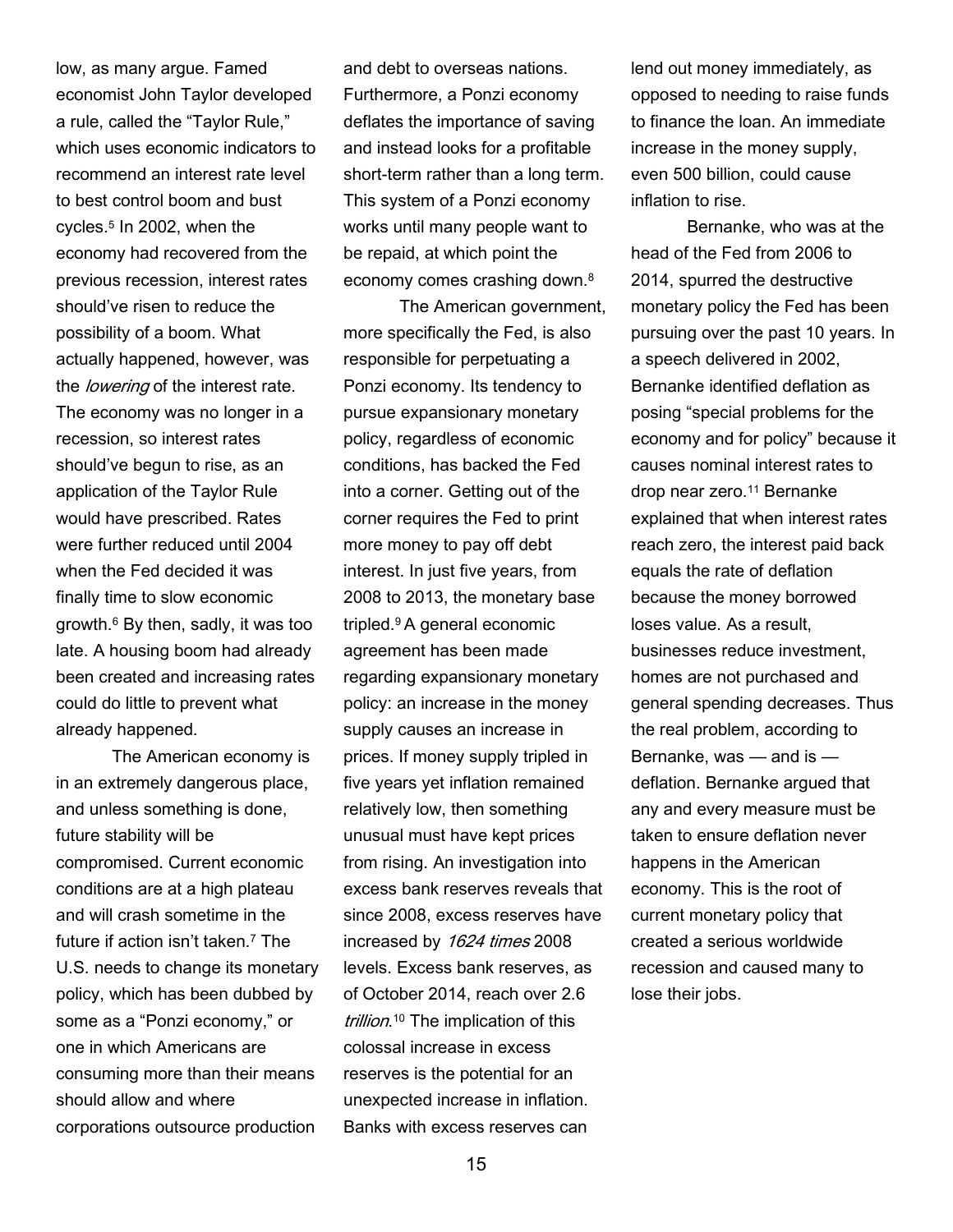Current monetary policy is focused on preventing the deflation Bernanke identified as posing significant threats to the economy. Such policy is typified by excessive money creation in order to raise prices and decrease the value of each dollar.

Regardless of economic school of thought, whether Keynesian or Classical, increasing the money supply causes demand for each dollar to fall, and thus the value of the dollar to fall, thereby leading to inflation. Inflation, as mentioned by Bernanke, is preferred to deflation. In almost a humorous manner, Bernanke bragged about the U.S. government's printing press, which allows production of unlimited U.S. dollars.<sup>12</sup>

Quantitative Easing (QE) is an unconventional way of stimulating investment when interest rates have dropped to zero and can't be reduced further. The Fed purchases securities from banks and other financial institutions with money it created specifically for the purpose of buying these securities.

Purchasing securities with newly created money is what causes the excess bank reserves mentioned earlier. And, as also previously mentioned, excess bank reserves can cause unpredictable inflation if banks decide to suddenly loan out their excess reserves. However, QE can create economic growth if firms and consumers increase

investment and spending because of new confidence in the banks. Therefore, in the short run, QE can create more successes than failures, but in the long run is a dangerous tool to use because unexpected inflation could occur.<sup>13</sup>

On the surface, the economy appears to be functioning well, but the reality is that an endless issuance of debt is utilized to combat downturns. This debt is created not only by the federal government but also by corporations making risky decisions and investments fueled by debt. Using debt to finance gambling works well if the gamble pays off. If, however, the gamble does not pay off, such as the housing bust of 2007, debt cannot be repaid and instead continues increasing. Thus the current economic situation requires debt and credit to continue expanding forever which is a preposterous notion and a logical nightmare. Something has to change before the Ponzi Economy and our monetary system collapses.

\* \* \*

 Monetary policy pursued by the Fed, more specifically low interest rates, must be modified in order to keep the American economy stable in the future. The destructive nature of keeping interest rates too low is still happening. In fact, current policy

regarding interest rates is so dangerous that a recession rivaling that of 2008 could be in

An investigation into excess bank reserves reveals that since 2008, excess reserves have increased by 1624 times 2008 levels.

store for the U.S. When interest rates were initially lowered to spur investment and consumption after the 2001 recession, they fell to a low of .98 percent. Eventually, the rate was brought back up to 5.25 percent in the two years preceding the housing crash. Then, to stifle the extent of the recession, the Fed began lowering the federal funds rate in August 2007 to limit the extent of the recession.14 The rate was lowered nine additional times until the rate was lower than .2, where it has remained ever since.<sup>15 16</sup> As of October 2014, the rate was .09, essentially zero. As is evident, nothing has been learned from the Greenspan disaster and the housing boom and bust. Rates now are lower than before the housing boom and have been at this low rate for almost six years. Applying the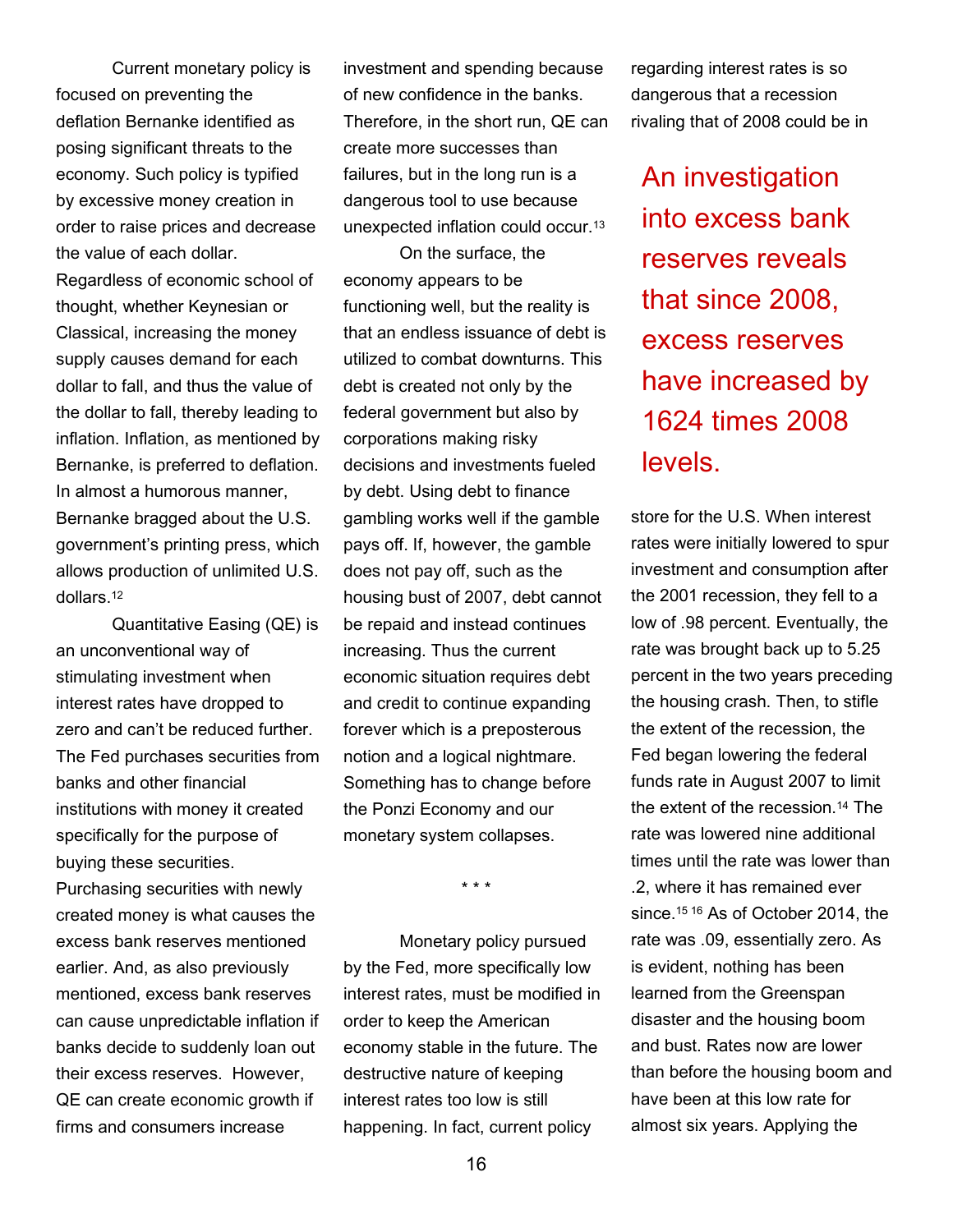Taylor Rule to the current situation, rates should be at least above one percent, if not higher.<sup>17</sup>

 The current economic situation of the American economy is very similar to the economy after the dotcom recession. Rates are at historic lows while the S&P 500 is at record highs.18 The same exact thing happened in 2007 when the S&P 500 hit record highs while the Fed simultaneously lowered rates.19 The Fed hasn't learned its lesson from 2008 and has the potential of jeopardizing future economic stability. As for why rates are so low, the Fed claims GDP isn't growing as fast as it should be and that the recession was so extensive it will take low long-term interest rates to help the economy. These policies appear blind to the past and, in a way, they are. The economy has recovered and now may even be in a greater equity bubble than pre-2007.<sup>20</sup>

 To stabilize the economic future of America, a few policy changes must be made. First, interest rates must be raised to Taylor Rule approximation levels, if not higher. This will reduce the potential for future boom and bust cycles. Second, the expansion of money and the "war on deflation" must be reduced because such policy makes debt a controlling factor of the economy.

Quantitative easing as well must be stopped because QE is simply another mechanism to lower interest rates below zero. Third, banks must hold a higher capital stock to reduce risky loans to prospective homeowners. This will serve as an additional safeguard if higher interest rates are ineffective at reducing a dangerous boom cycle.

\* \* \*

The dangerously low interest rate problem must be addressed before catastrophe strikes. Basic economic principles dictate that low interest rates discourage saving and encourage spending while higher interest rates do the opposite.<sup>21</sup> Keeping interest rates low may be great in the short term because money flows into the economy rapidly. Unfortunately, permanently low interest rates illustrate a lousy plan for the future. Lowered savings ultimately lead to crumbling infrastructure and limited new factories. The solution is to raise interest rates to an adequate level. Difficulty arises, however, in finding the right level. A study cited in The Economist revealed higher interest rates have an almost direct correlation with higher returns on equity. In fact, the highest 15 percent of interest rates, sampled out of many countries over a 20 year period, saw the largest increase in equity in the following five years.<sup>22</sup>

Any increase in interest rates by the Fed would be beneficial to economic stability. However, a more precise method of determining what level interest rates should be set at can be determined using the Taylor Rule. As stated earlier, interest rates should currently be set at or around two percent to protect the economy from a disastrous boom and subsequent bust.<sup>23</sup>

QE should be restricted because it's simply another tool to further lower the ridiculously low interest rates. While QE can be effective in some instances, such as drastic economic downturns, it primarily promotes the short run at the expense of the long run. Using this policy after the recession may have been beneficial, but now, six years after the fact, QE needs to be stopped and the interest rate needs to be brought back up to safer levels. Such policy is unbeneficial to a nation seeking to remain globally competitive for decades to come. Recently the Fed has reduced the usage of QE, but should continue reducing until it no longer is a policy option for the Fed.24 Although QE purchases have thus since been halted, the Fed still holds its assets.

The more capital a bank has, the better. Yet, many banks in America are insufficient in their capital holdings, albeit the requirements banks must hold in capital since the recent recession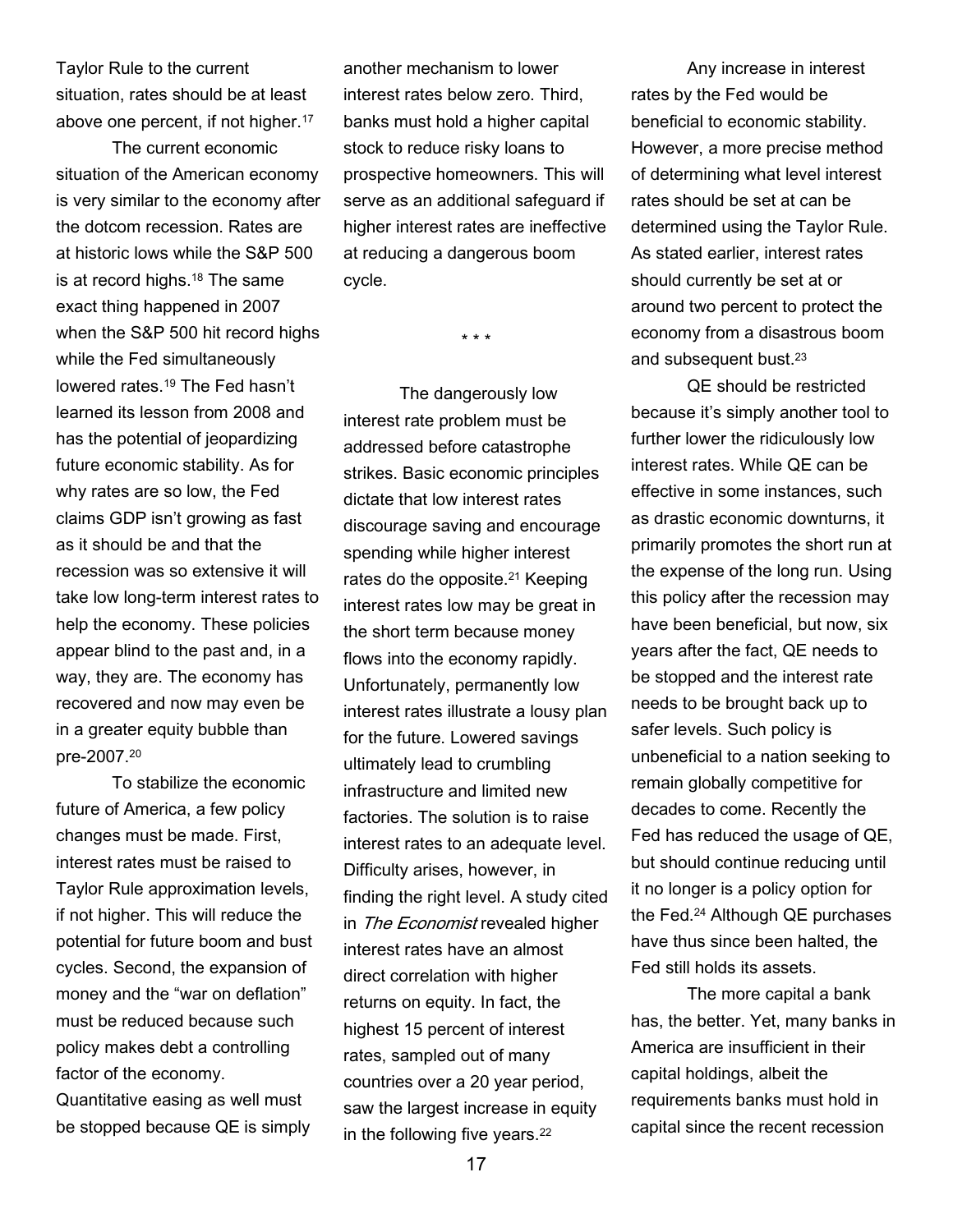has begun to increase. Wisely, the FDIC has required large banks to increase their risk-weighted asset ratio to six percent, an increase over the previous four percent requirement.25 The total capital to risk-weighted asset ratio was increased to eight percent. Still, a larger requirement can be imposed. Increasing the ratio even further will strengthen banks and pad them against future economic downturns and subsequent losses. The FDIC agrees capital helps pad banks from losses and also notes a larger capital requirement promotes public confidence. An increase from the current ratio of eight percent to a 10 percent total capital to risk-weighted asset ratio would markedly improve the strength of banks and increase protection for these large institutions. The FDIC classifies banks with a total risk-based ratio larger than 10 percent as "well capitalized."26 How can increasing capital requirements help current monetary policy? Simply put, an increase in bank capital allows banks to invest using held money instead of customers deposits. Investment, if funneled correctly, can help promote domestic production.

Restrictions need to be placed and monitored on "too-bigto-fail" (TBTF) institutions in order to promote economic stability and security. The top four major banks, JPMorgan, Bank of America,

Citigroup and Wells Fargo hold \$7.88 trillion in assets.<sup>27</sup> That's more than half of total U.S. banking assets.28 One of these institutions failing would cause serious repercussions in the economy. Interestingly enough, four out of the first five banks bailed out in 2008 were the four largest banks in America.<sup>29</sup> Changes can be made to prevent this from happening in the future. One way such prevention can be established is by setting a tax on institutions violating an established size limit. A good beginning limit on size is 100 billion dollars in assets. Such an asset limit would keep many banks already over that threshold and would generate a strong source of income for the government. A benefit in taxing TBTF institutions is adjustability if either the tax rate or assets limit needs to be modified.30 Reducing the size of TBTF institutions would allow smaller businesses and banks to grow in size, consequently increasing the economic stabilization of America.

The recent downturn of the economy hurt many Americans who either lost their job or lost their homes. Destructive policy by Greenspan contributed to the housing bubble, which in turn spawned a recession greater than any since World War II.31 Keeping interest rates low ruined a decade, yet the same problem is presently happening. Furthermore, monetary policy now might be worse than before the recession because Bernanke and the Fed utilized quantitative easing to push interest rates to unnaturally low levels. Banks also must be modified to hold more capital stock to reduce the incentive for risky loans to consumers. Creating another housing bubble is the last thing America needs if it wants to remain globally competitive. Nothing will happen overnight, however, and so the government and the American public must be patient in preparing for the future.